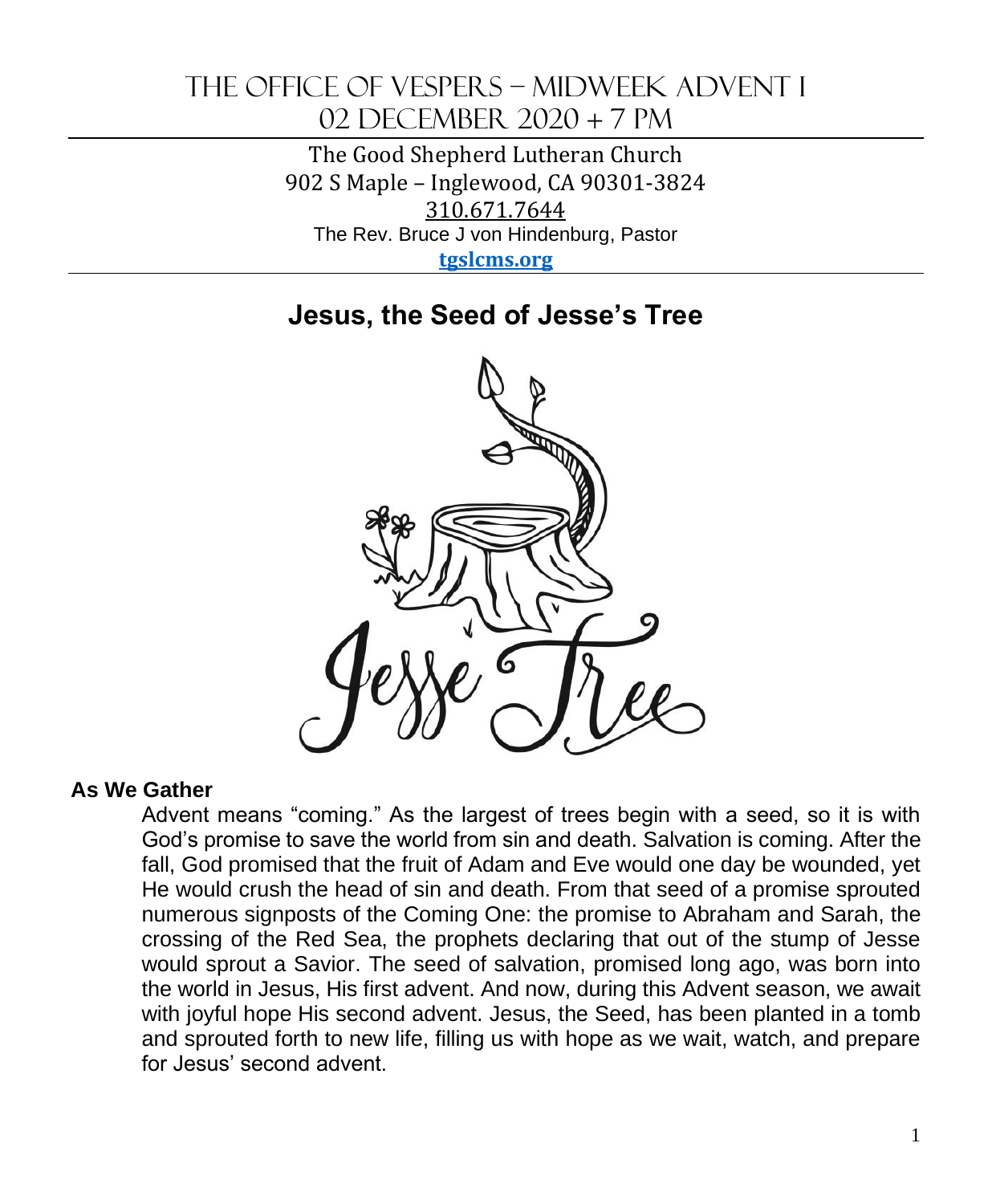

Text: © 1998 Stephen P. Starke, admin. Concordia Publishing House. Used by permission: LSB Hymn License no. 110000401

*Stand*

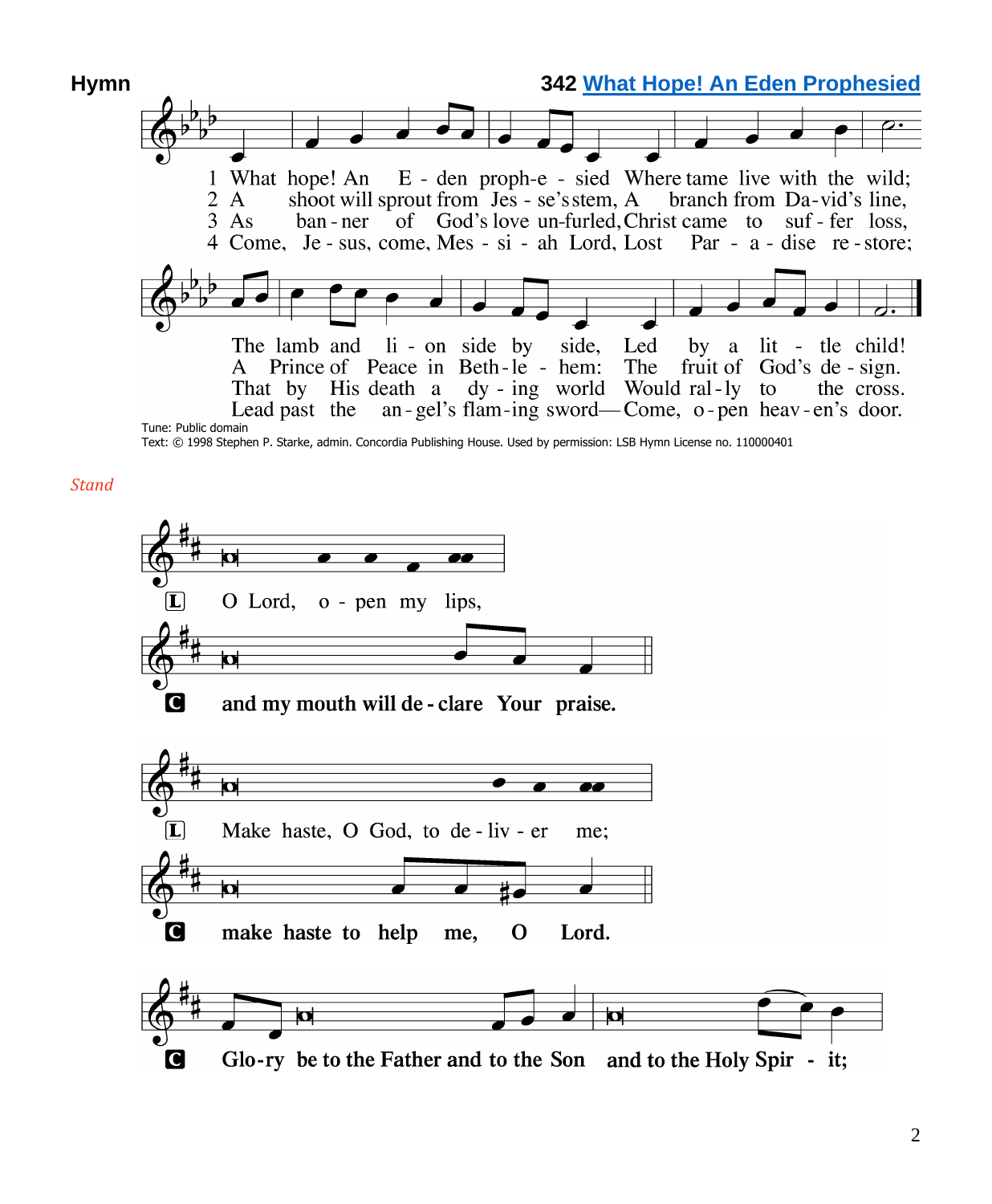

# Psalmody

**Psalm** *Psalm 126; antiphon: v. 5*

- $\overline{P}$  Those who sow in tears shall reap with shouts of joy!
- C **When the LORD restored the fortunes of Zion, we were like those who dream.**
- **P** Then our mouth was filled with laughter, and our tongue with shouts of joy;
- C **then they said among the nations, "The LORD has done great things for them." The LORD has done great things for us; we are glad.**
- P Restore our fortunes, O LORD, like streams in the Negeb!
- C **Those who sow in tears shall reap with shouts of joy!**
- P He who goes out weeping, bearing the seed for sowing, shall come home with shouts of joy, bringing his sheaves with him.

Those who sow in tears shall reap with shouts of joy!

All **Glory be to the Father and to the Son and to the Holy Spirit; as it was in the beginning, is now, and will be forever. Amen.**

*Sit*

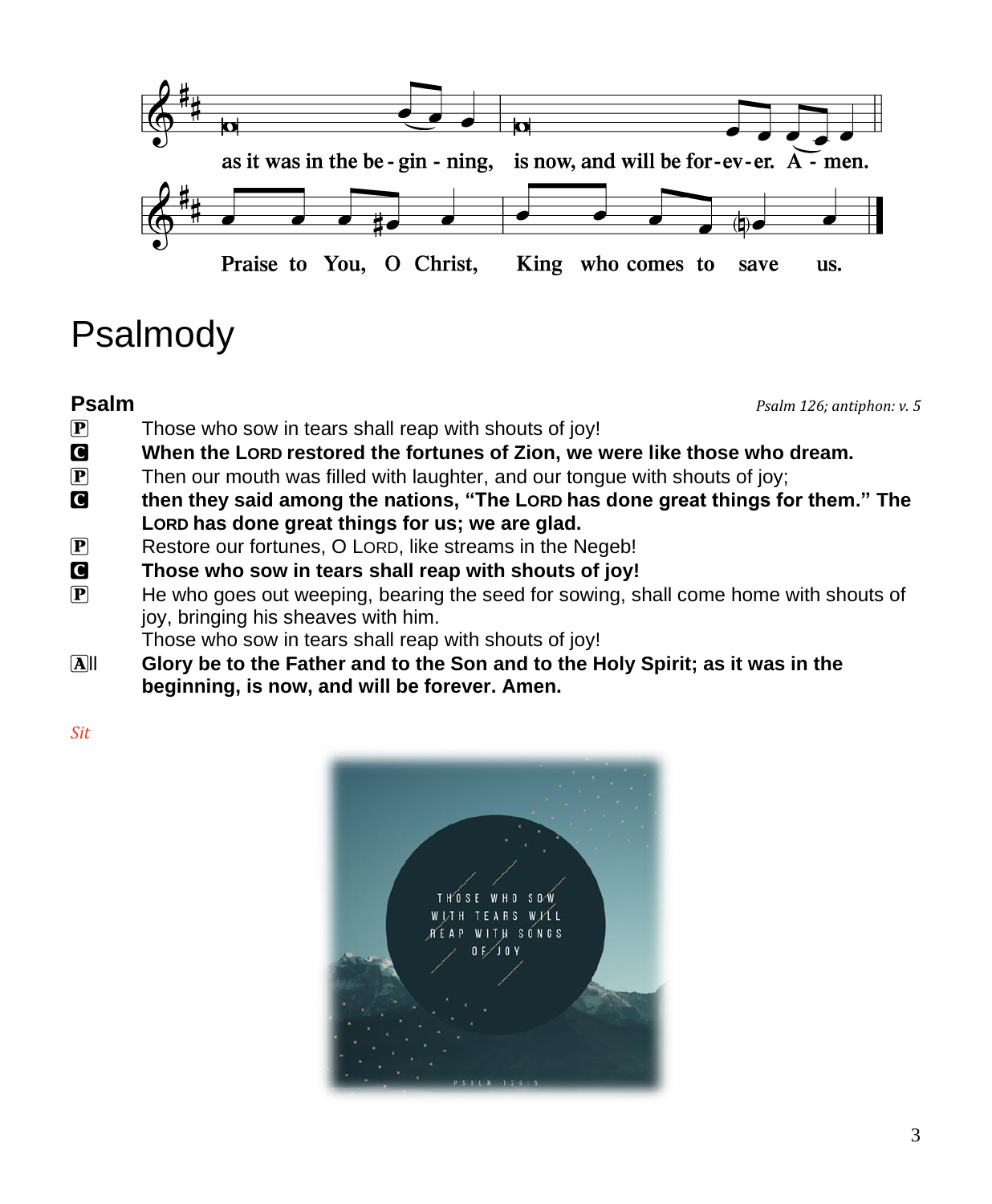

# Readings

## **First Reading** *Genesis 1:27; 3:8–15*

<sup>27</sup>So God created man in his own image, in the image of God he created him; male and female he created them.

<sup>8</sup>And they heard the sound of the LORD God walking in the garden in the cool of the day, and the man and his wife hid themselves from the presence of the LORD God among the trees of the garden. <sup>9</sup>But the LORD God called to the man and said to him, "Where are you?" <sup>10</sup>And he said, "I heard the sound of you in the garden, and I was afraid, because I was naked, and I hid myself." <sup>11</sup>He said, "Who told you that you were naked? Have you eaten of the tree of which I commanded you not to eat?" <sup>12</sup>The man said, "The woman whom you gave to be with me, she gave me fruit of the tree, and I ate." <sup>13</sup>Then the LORD God said to the woman, "What is this that you have done?" The woman said, "The serpent deceived me, and I ate."

<sup>14</sup>The LORD God said to the serpent,

"Because you have done this, cursed are you above all livestock and above all beasts of the field; on your belly you shall go, and dust you shall eat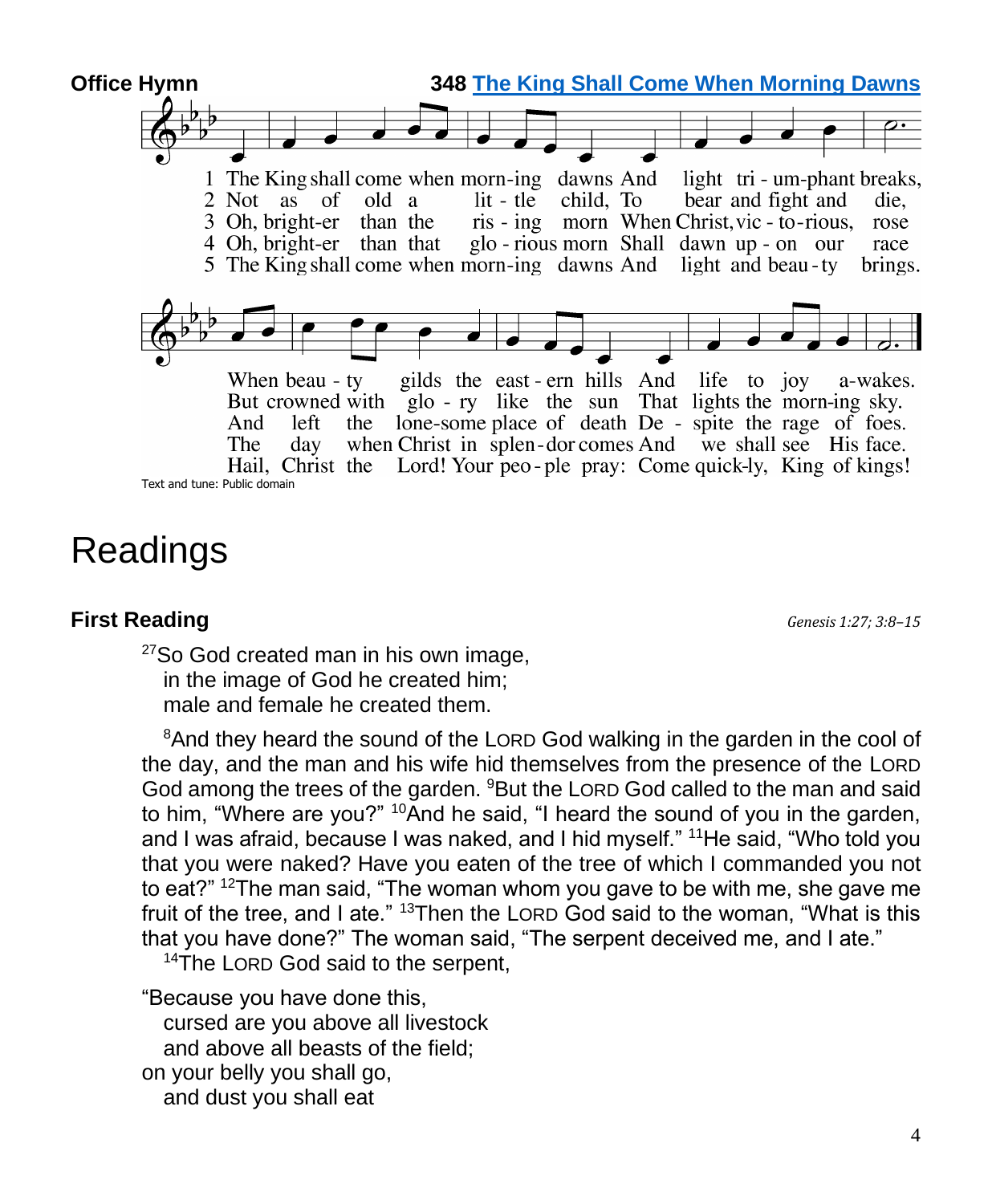all the days of your life.

<sup>15</sup>I will put enmity between you and the woman,

and between your offspring and her offspring;

he shall bruise your head,

and you shall bruise his heel."

 $\overline{P}$  O Lord, have mercy on us.

C **Thanks be to God.**



## **Second Reading** *Romans 5:12–21*

 $12$ Therefore, just as sin came into the world through one man, and death through sin, and so death spread to all men because all sinned—  $13$  for sin indeed was in the world before the law was given, but sin is not counted where there is no law. <sup>14</sup>Yet death reigned from Adam to Moses, even over those whose sinning was not like the transgression of Adam, who was a type of the one who was to come.

 $15$ But the free gift is not like the trespass. For if many died through one man's trespass, much more have the grace of God and the free gift by the grace of that one man Jesus Christ abounded for many. <sup>16</sup>And the free gift is not like the result of that one man's sin. For the judgment following one trespass brought condemnation, but the free gift following many trespasses brought justification.  $17$ If, because of one man's trespass, death reigned through that one man, much more will those who receive the abundance of grace and the free gift of righteousness reign in life through the one man Jesus Christ.

<sup>18</sup>Therefore, as one trespass led to condemnation for all men, so one act of righteousness leads to justification and life for all men. <sup>19</sup>For as by the one man's disobedience the many were made sinners, so by the one man's obedience the many will be made righteous. <sup>20</sup>Now the law came in to increase the trespass, but where sin increased, grace abounded all the more,  $^{21}$ so that, as sin reigned in death, grace also might reign through righteousness leading to eternal life through Jesus Christ our Lord.

- $\mathbf{P}$  O Lord, have mercy on us.
- C **Thanks be to God.**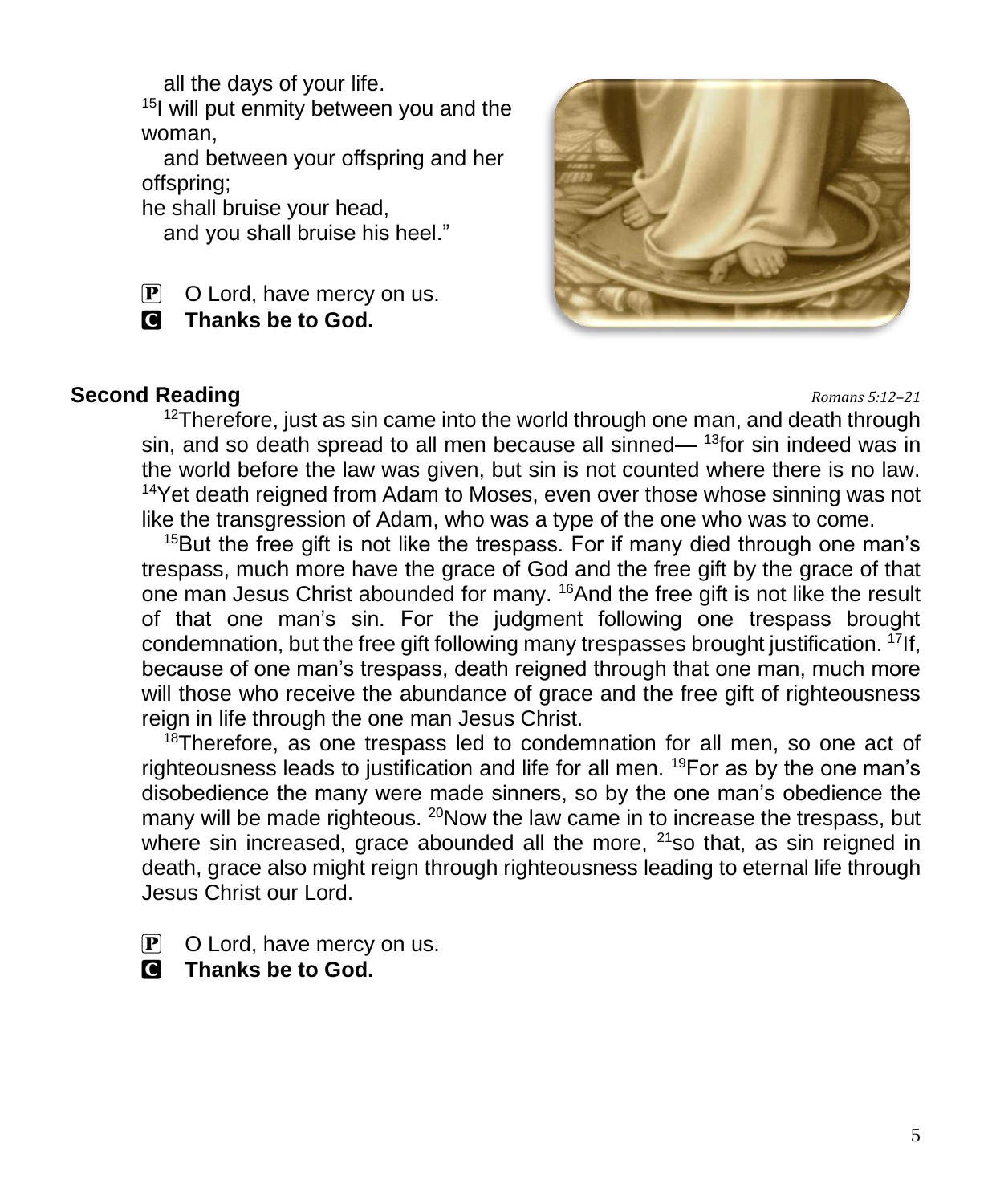

#### **Catechesis**

- P What do the Scriptures teach about Christ's conception?
- C **They teach that Christ, the Son of God, received a true human body and soul in the Virgin Mary through the miraculous power of the Holy Spirit, not through a human father.**
- P Where is this in Scripture?
- C **Luke 1:35, "The Holy Spirit will come upon you, and the power of the Most High will overshadow you; therefore the child to be born will be called holy—the Son of God."**

# **Canticle**

*Stand*

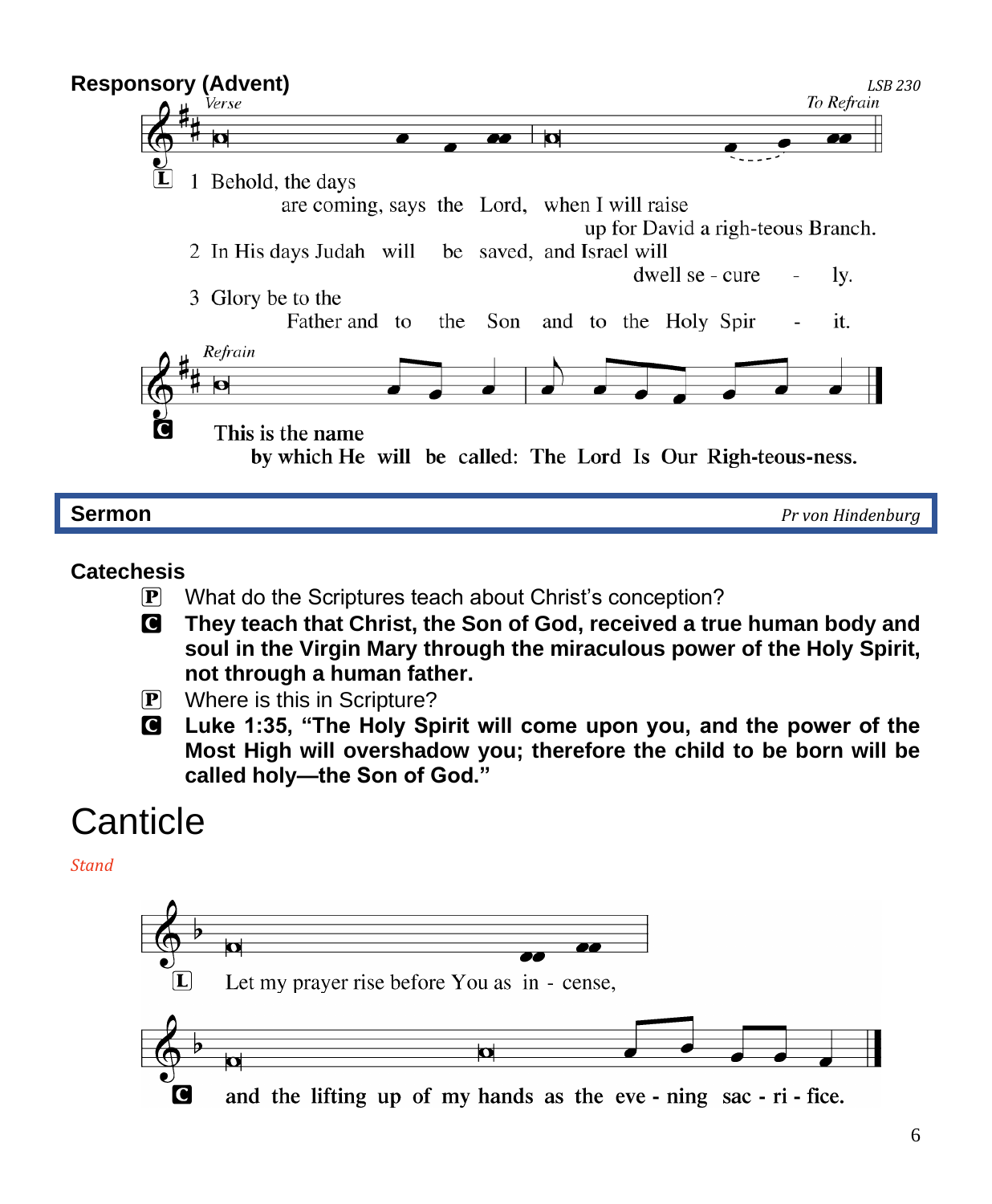

7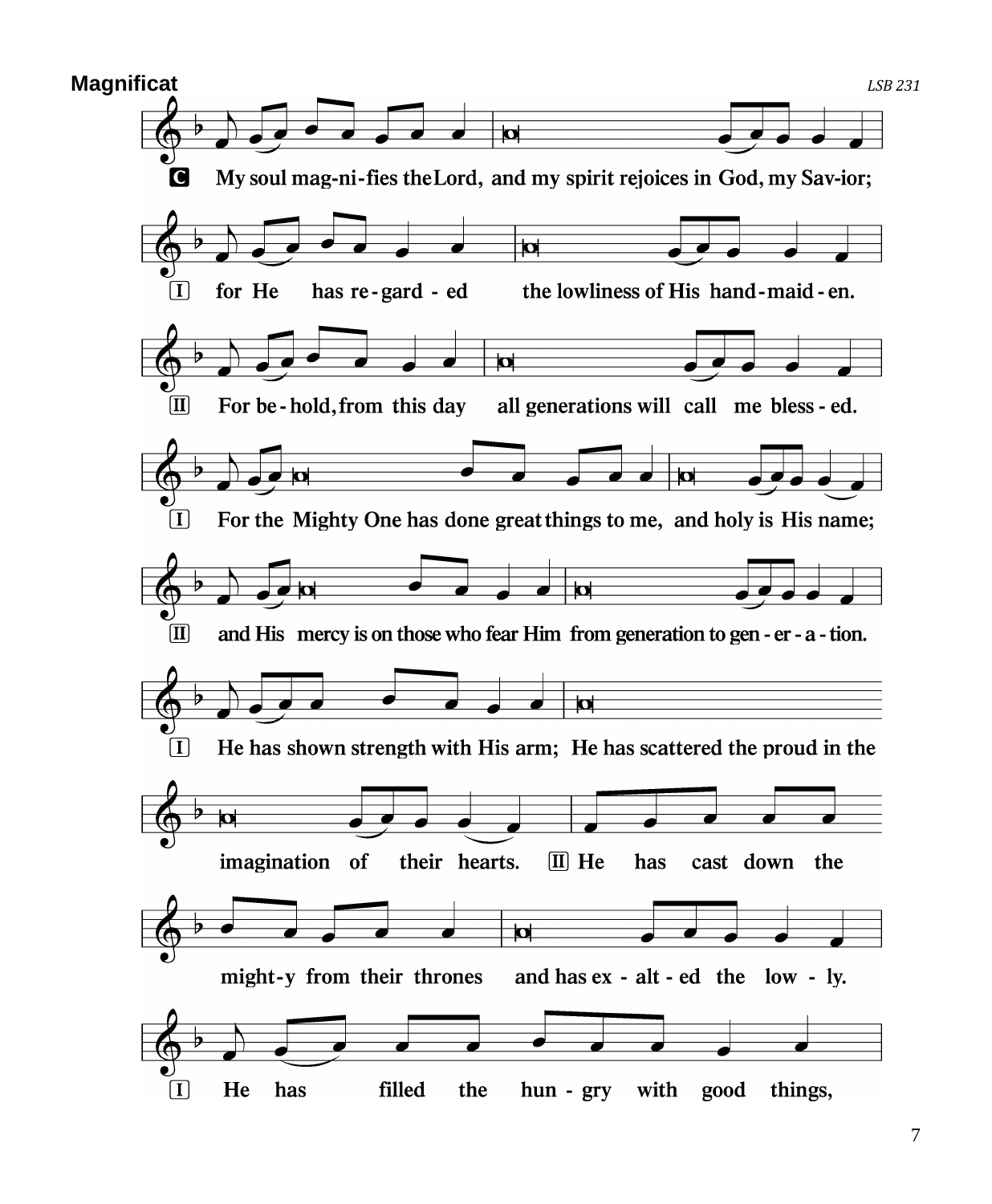

#### *Sit*

**Offering** *Collected in the Narthex after the service*

# Prayer

#### *Kneel/Stand*

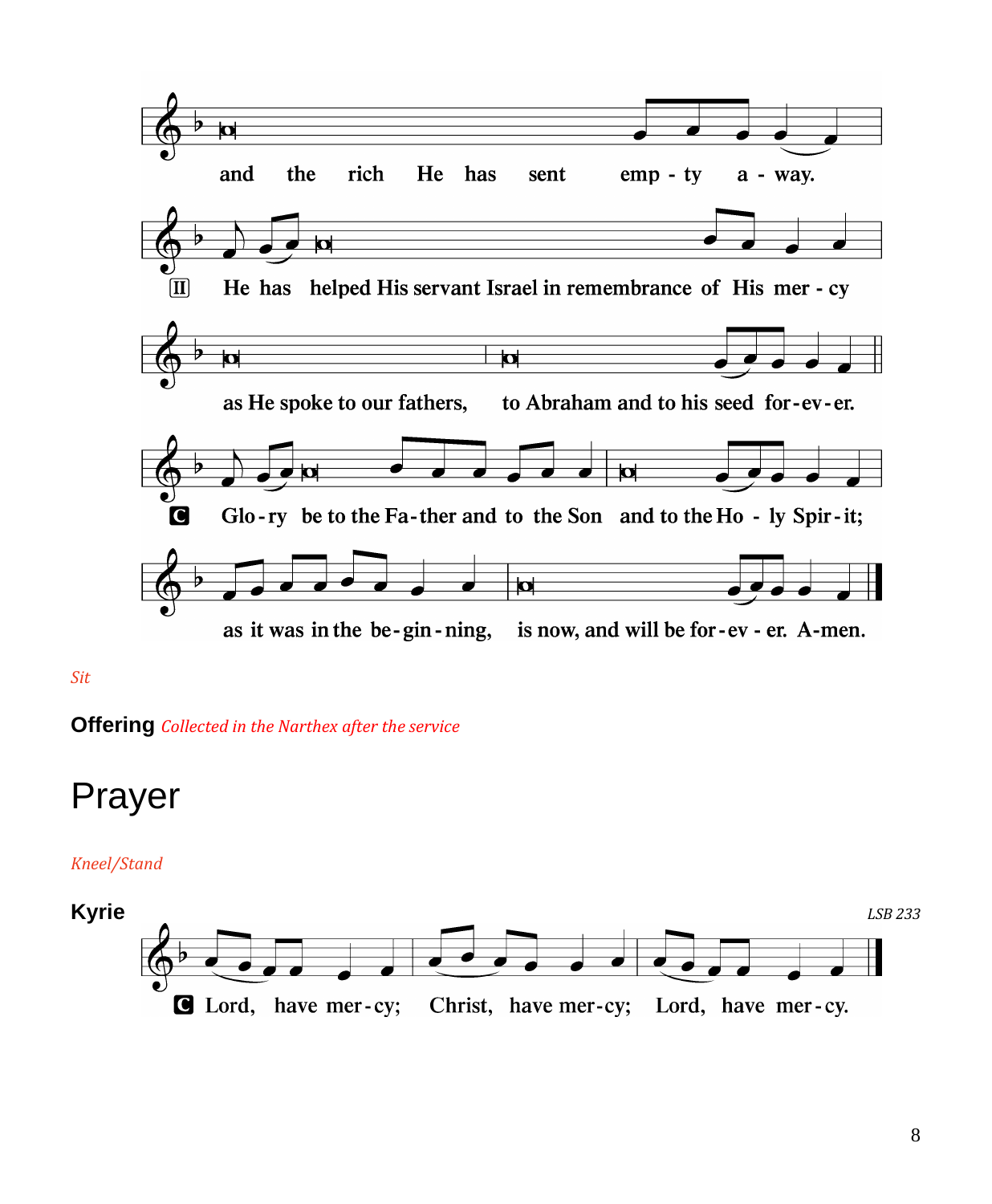# **Lord's Prayer**

C **Our Father who art in heaven, hallowed be Thy name, Thy kingdom come, Thy will be done on earth as it is in heaven; give us this day our daily bread; and forgive us our trespasses as we forgive those who trespass against us; and lead us not into temptation, but deliver us** T **from evil. For Thine is the kingdom and the power and the glory forever and ever. Amen.**

# **Collects**





# **Collect of the Day**

- P Stir up Your power, O Lord, and come, that by Your protection we may be rescued from the threatening perils of our sins and saved by Your mighty deliverance; for You live and reign with the Father and the Holy Spirit, one God, now and forever.
- C **Amen.**

## **Collect**

- P Gracious Father, You promised long ago a Savior to overcome sin and death, and You fulfilled that promise in the birth, life, death, and resurrection of Jesus. Fill us with hope as we await Christ's return, which will bring the seed of Your promise to full fruition, that our lives may show forth the joy of trusting in You; through Jesus Christ, Your Son, our Lord, who lives and reigns with You and the Holy Spirit, one God, now and forever.
- C **Amen.**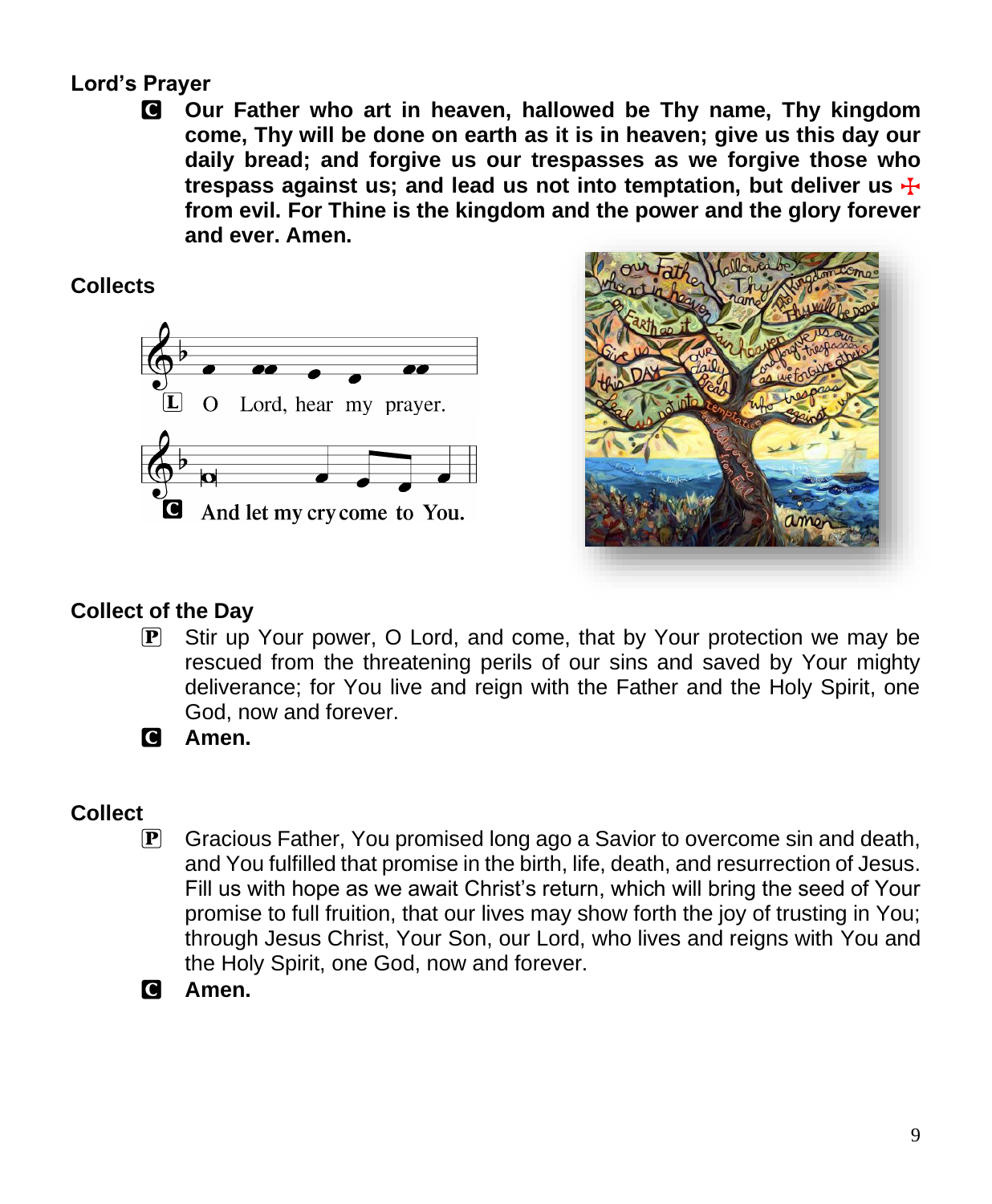# **Collect for Peace**

- $\mathbf{P}$  O God, from whom come all holy desires, all good counsels, and all just works, give to us, Your servants, that peace which the world cannot give, that our hearts may be set to obey Your commandments and also that we, being defended from the fear of our enemies, may live in peace and quietness; through Jesus Christ, Your Son, our Lord, who lives and reigns with You and the Holy Spirit, one God, now and forever.
- C **Amen.**

*Stand*

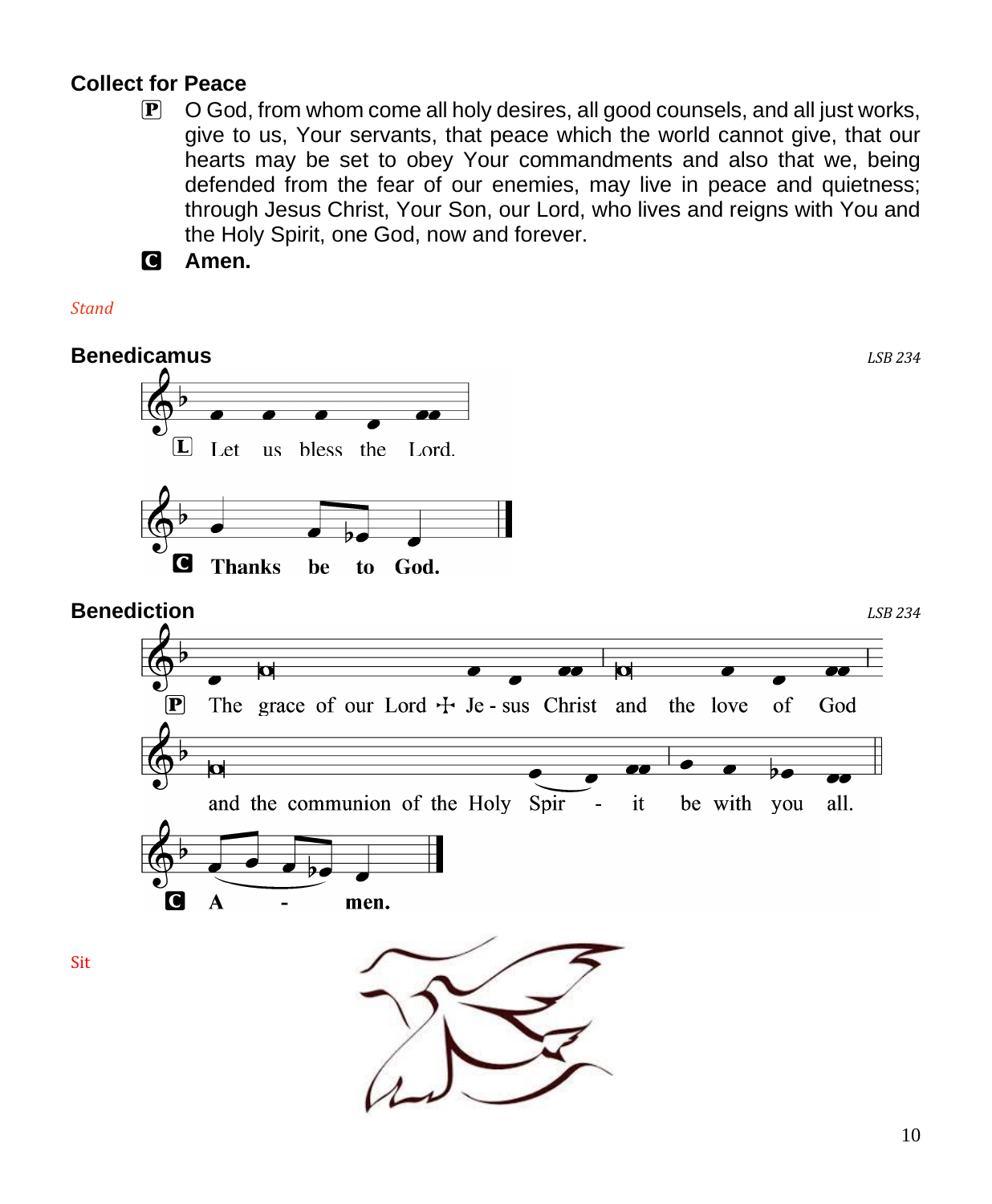

- 5 Bruise for me the serpent's head That, set free from doubt and dread, I may cling to You in faith, Safely kept through life and death.
- 6 Then when You will come again As the glorious king to reign, I with joy will see Your face, Freely ransomed by Your grace. Tune and text: Public domain

#### **Acknowledgments**

Vespers from Lutheran Service Book

Unless otherwise indicated, Scripture quotations are from the ESV® Bible (The Holy Bible, English Standard Version®), copyright © 2001 by Crossway, a publishing ministry of Good News Publishers. Used by permission. All rights reserved.

Created by Lutheran Service Builder © 2020 Concordia Publishing House.